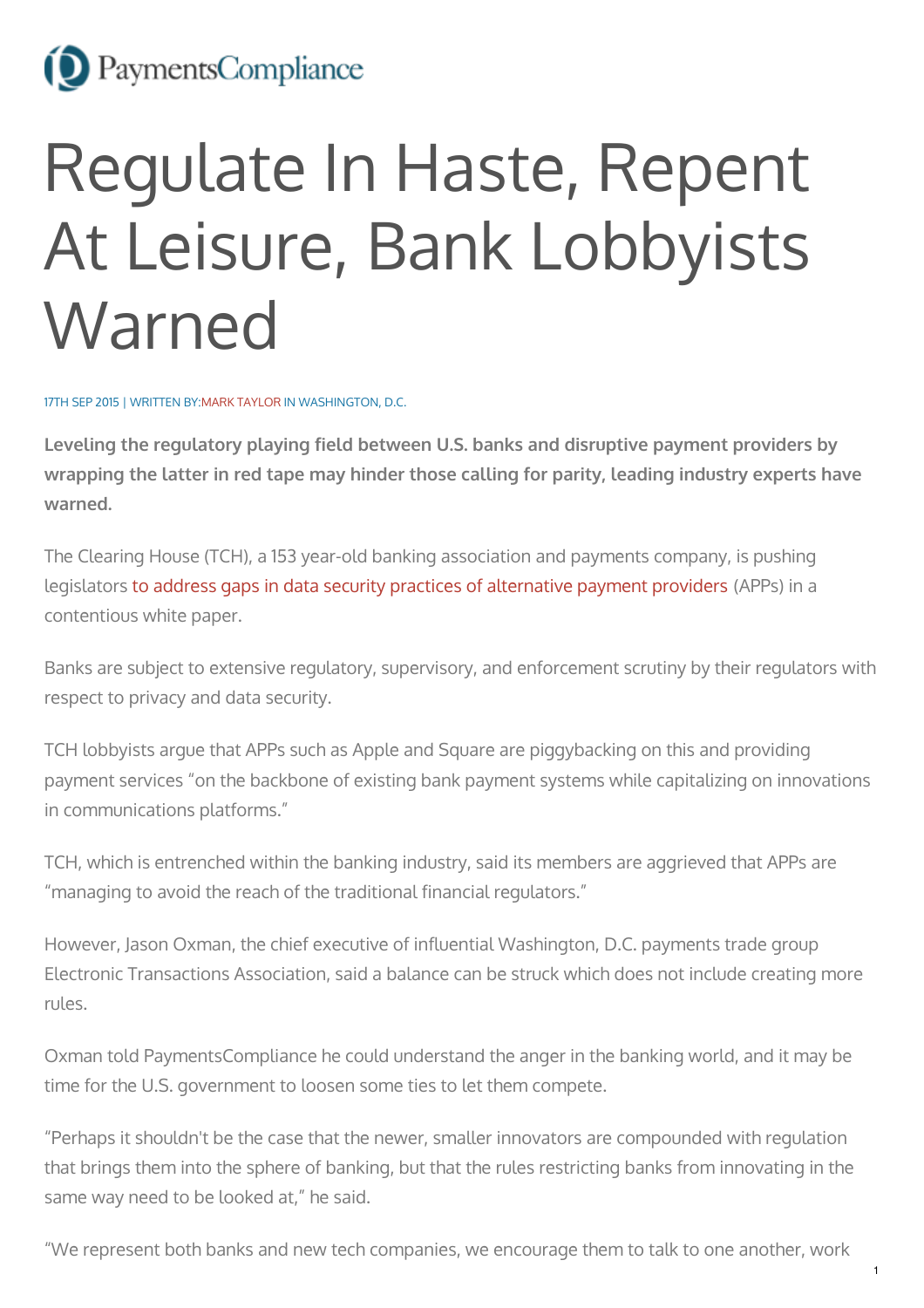together."

He said driving a wedge between the innovators and the banks would harm business and put consumers at risk.

"My point of view is one of always looking for a level playing field, and it may be time for the government to start looking at reducing the piles of regulation and red-tape the banks are subject to," he said.

"This will bring all the participants in line and give breathing room for the bigger organisations to experiment, innovate or even partner up with the newcomers."

TCH stated APPs with weak data security practices are only punished if they suffer a breach discovered by the government.

TCH used this as a call for more regular examinations and enforcement actions by regulators.

Payments lawyer Andrew Lorentz, leader of Davis Wright Tremaine's Washington, D.C. prepaid and emerging payments practice, said: "The paper seems to be backward facing; looking to apply pervasive regulation to the innovators and disruptors rather than finding a new ground or basis for regulation going forward."

"It doesn't talk about the basis to establish a need for new regulation; they are looking at trying to apply the existing regimes more pervasively," said Andrew Lorentz of Davis Wright Tremaine.

In a view shared by Joshua Rosenblatt and Howard Herndon of Frost Brown Todd LLC, Lorentz said the many advantages banks retain over small payment processors were glossed over.

"I think my point of view is this is much more likely to chill useful innovation than it is to help, although the purpose of the paper doesn't seem to be fostering innovation but rather trying to quiet a perceived competitive challenge," he said.

Rosenblatt, a Nashville-based electronic payments senior associate, added: "It is interesting; there is a reason we require the banks to face all these regulatory restrictions and hurdles, and that is because at the end of the day they are the ones holding the money.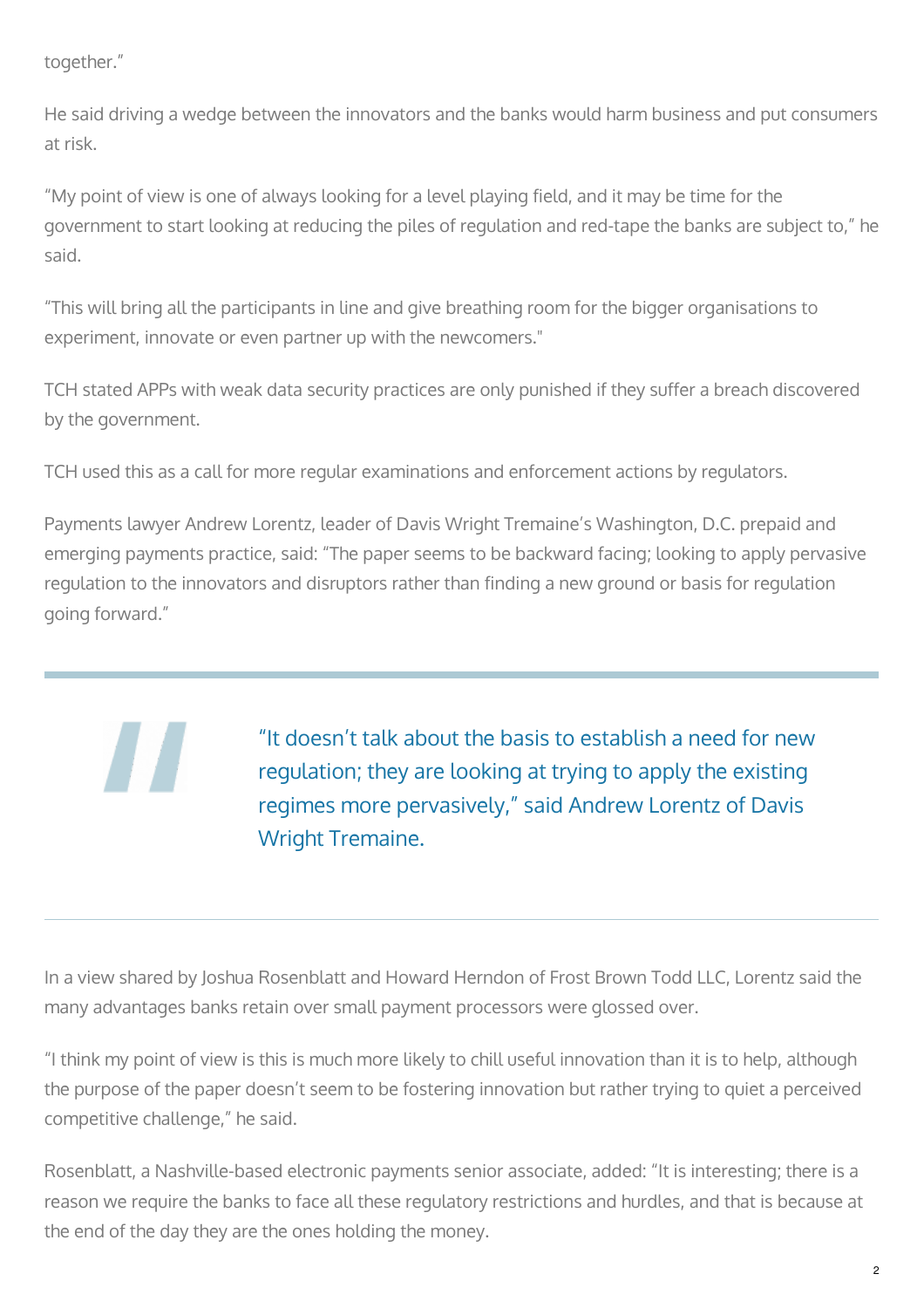"Start-ups, payment apps, we have to ask ourselves the question do we want them to be nimble, flexible, innovative, or do we want them to be secure, as defined by regulation?"

Herndon, leader of the Frost Brown Todd payments team, agreed: "That is a repeated theme — 'what they are doing is just like banks, therefore they should be treated like banks', then you read throughout the document, which is well written, it talks in terms of making sure there is a level playing field from a regulatory standpoint."

Lorentz outlined one of the major differences: "The technology culture that drives many of the disruptive companies is not readily compatible with bank culture and vice versa, which compounds the challenges of working together — which all of the disruptive companies in the paper are obliged to do given the position of the banks.

"You have integrated solutions like Apple which have the OS and the hardware, you've Google with the OS, Samsung with the hardware and a version of the OS, but in all cases there is a dual customer relationship with the banks and the platform providers having direct access to the customer."

Herndon also picked up on the competition element.

"They say Consumer Financial Protection Bureau (CFPB) and Federal Trade Commission (FTC) need to regulate these APPs, but at the same time they say while they are regulating them, they want to make it clear FTC will not be applicable to firms subject to data security regulations by prudential regulators, banks," he said.

"[Banks] want CFPB, FTC to do their thing, as regards to APPs, but not make them subject to that as they are regulated elsewhere."

He also added that TCH may not get what it wishes for in calling for more oversight.

"By saying they need to be regulated by these other groups, and examined, you don't know they are going to end up with the same regulatory regime, we don't know that," he warned.

"The article suggests that the regulatory regime the banks operate under is working and efficient, and it suggests that everyone else should be similar to that."